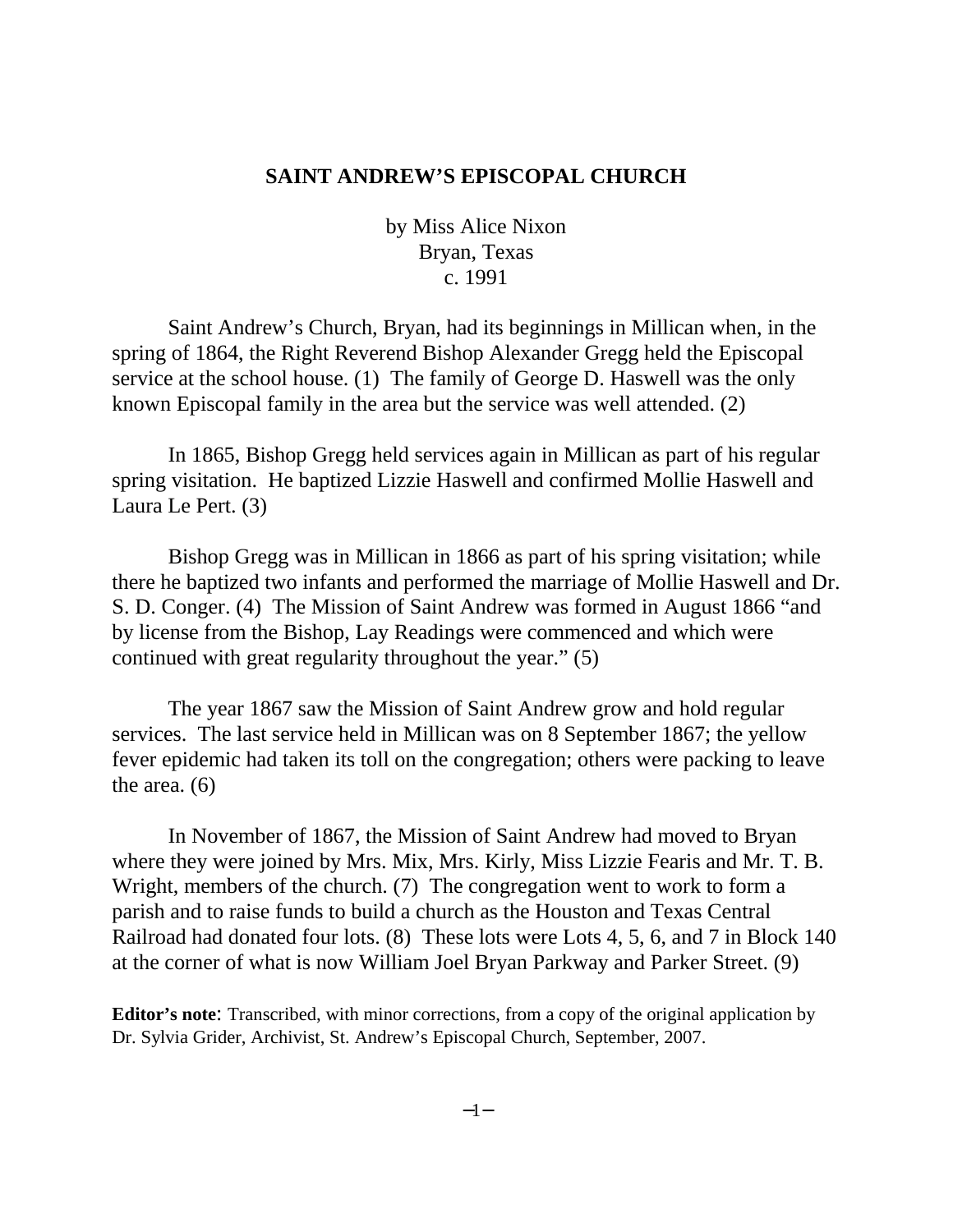On 10 December 1867, at the instance of George D. Haswell, seventeen men met at the office of Mssrs. Haswell & Son to organize a parish assuming the name Saint Andrew's Church, Bryan. (10) A vestry, a building committee, and finance committee were appointed. (11) On 15 December 1867, the Mission of Saint Andrew was resigned to the hand of the Wardens and Vestry of Saint Andrew's Church, Bryan. (12) On 19 December 1867, the vestry invited the Reverend Robert Jope to the rectorship of Saint Andrew's Church with the annual salary of \$1,000. (13)

Bishop Alexander Gregg consecrated the church on 22 March 1868. (14) The first church was built of rough white washed boards and seated approximately 300 people. (15) A brick chapel was built at the same site in 1875 and was known as "the Old Church." (16) It had a fenced yard and in the church yard was cemetery which was moved to the Bryan City Cemetery when the church moved. (17) A bell for the church was ordered from Meneely & Kimberly Company of Troy, New York. (18) It was put in position in January of 1879 after a tower was constructed to hold the bell. (19)

The plans for the present Saint Andrew's Church building were underway by 1907. (20) Funds were raised through a subscription list that totaled \$18,225, which amount almost paid for the building. (21) Plans for the church building were sought from the Society of Domestic and Foreign Missions by the Reverend William Wesley Daup.  $(22)$  The site was chosen at West  $26<sup>th</sup>$  and Parker Street, a block away from the old site, being the highest rise of the city (23) and was purchased from three separate individuals for a total of \$3,900. (24) When the plans arrived, it was found that the building was to be nine feet longer than the site so the plans were changed to omit nine feet at the nave. (25) The builders were two brothers, George and Charles E. Jenkins\*, who were responsible for many of the fine homes in Bryan. (26) The cornerstone was laid on 30 May 1912 at 5:00 p.m. by the Masonic lodge. (27) Placed in a box in the cornerstone were "the names of all vestrymen and presidents of various parish organizations, architects, contractors and building committee; copy of the daily paper, prayer book and hymnal, Bible and coins made in 1912." (28)

\*\* **Editor's Note**: Although the brothers had been in business together, George Jenkins died in 1902, prior to the construction of the church. The contractor's correct given name was Charlie Eric Jenkins.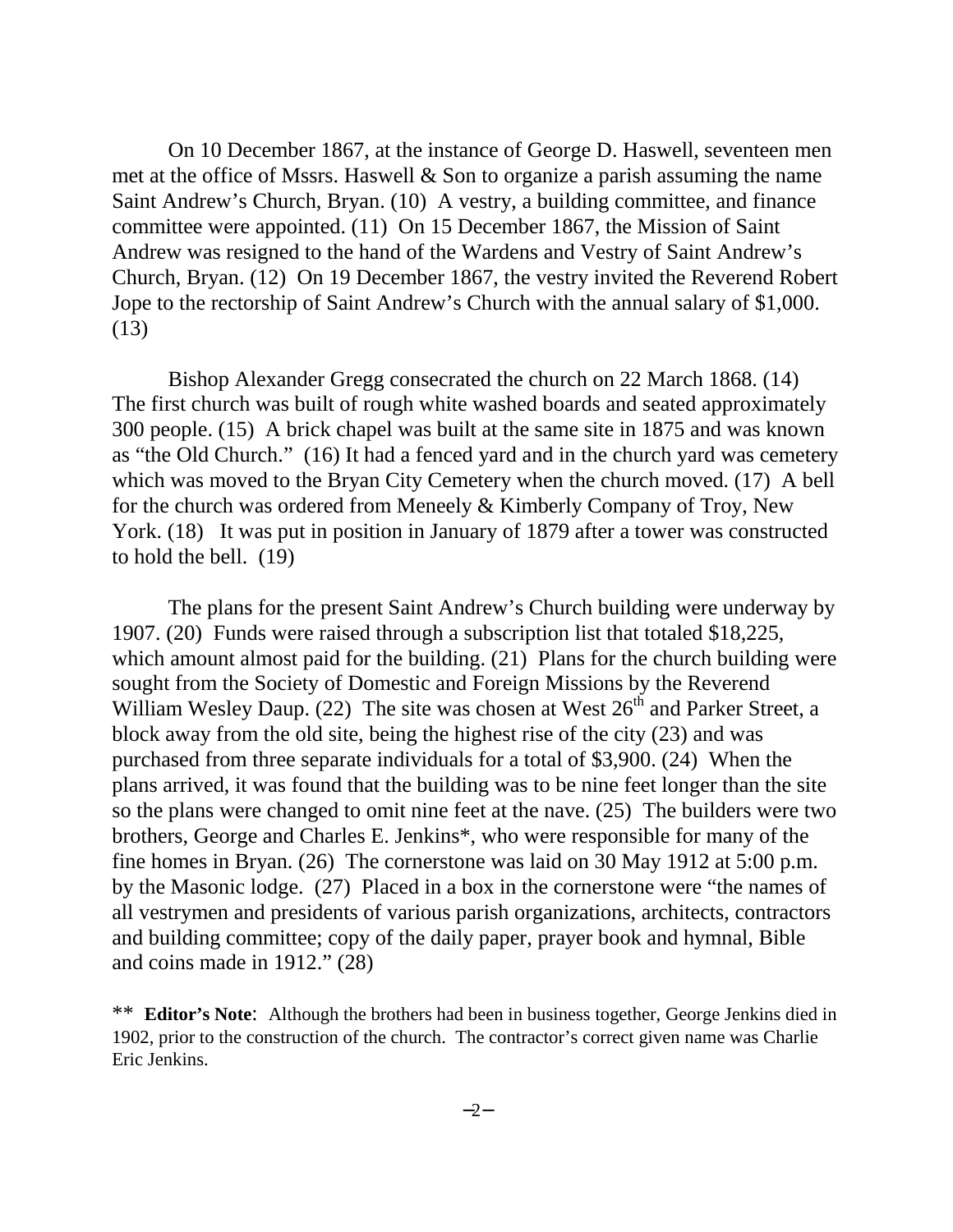The first service was held in the new church on Sunday 12 April 1914 by the Reverend Randolph Ray (29) who later became famous as the rector of the Church of Transfiguration in New York City. (30) The building was consecrated by the Right Reverend George M. Kinsolving, Bishop of Texas, 3 May 1914. (31) The building itself is a Gothic revival church made of brick, stone, and concrete. (32) The altar, altar rails, and redodos were given in memory of George Samuel Parker, the communion service in memory of Mrs. Kate Parker Oliver, the pulpit for Mr. And Mrs. Frank Webb Clarke, and the altar candlesticks and cross for Bishop Alexander Gregg, the first Bishop of Texas. (33) The memorial stained glass windows were given in memory of deceased members of Saint Andrew's Church Altar Guild, of George D. Haswell and his wife, Eliza, and of Mrs. Guy M. Bryan, Jr.; other windows were given in honor of Mrs. M. A. Jenkins, Mrs. O. H. Astin, Mrs. J. W. English, and the Sunday School. (34)

When the church was consecrated, the bell from the old church was in its tower at the new church, pealing forth a glad welcome to the new church. (35) The link between the old and the new was again emphasized with the use of the altar cross from the old church as the processional cross in the new church. (36)

With a bequest from the estate of John E. Astin and gifts from the Astin family, a parish house was built adjoining Saint Andrew's Church in 1920. (37) It was dedicated at 3:30 p.m. on Sunday, 21 March 1920 by Bishop George Kinsolving. (38) The architects for the parish house were Messrs. LaRoche and Dunne of College Station and the parish house cost \$13,000. (39)

A new Pilcher organ was bought for Saint Andrew's Church and dedicated to Della Lawrence Parker on 29 December 1925. (40)

The new building has suffered only one major disaster when on 22 March 1938, the bell tower was struck by lightning causing \$867 worth of damages. (41) Charles Jenkins, builder of Saint Andrew's Church, still had enough of the original metal shingles that were used when the church was built to repair the roof. (42)

Saint Andrew's Church started negotiations to buy the Plasek Building, which adjoins the parish house in 1952. (43) It has been used for offices and classrooms, undergoing a complete renovation which was dedicated by Bishop Maurice Benitez on 20 May 1990. (44)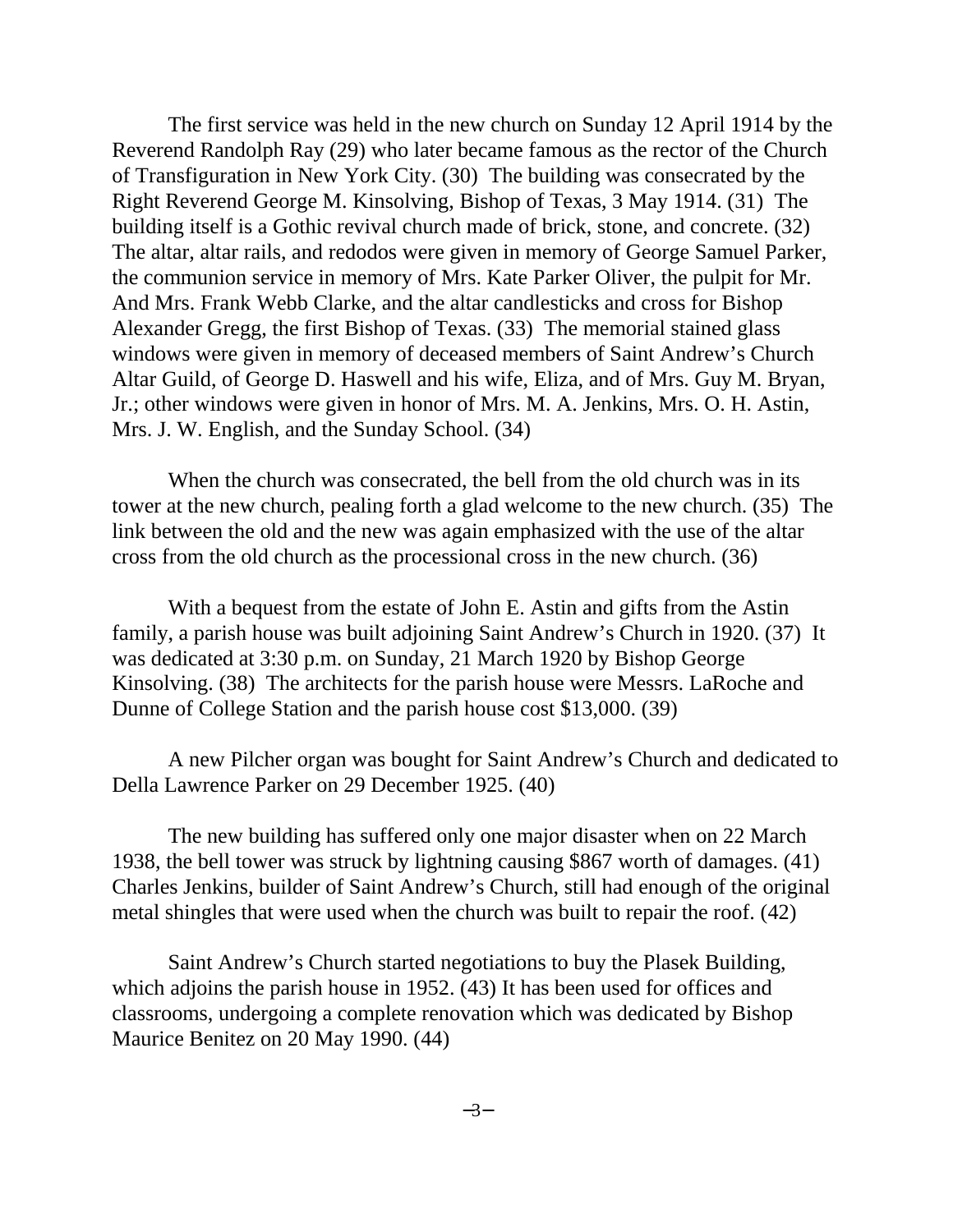Saint Andrew's Church has been a part of the history of Bryan since its founding in 1867. It is the oldest church facility in continuous use in Bryan. (45)

## **Notes**

- 1. Saint Andrew's Episcopal Church, Bryan, Texas, Vestry Minutes, 1964.
- 2. Saint Andrew's 1864.
- 3. Saint Andrew's Episcopal Church, Bryan, Texas, Vestry Minutes, 1865.
- 4. Saint Andrew's Episcopal Church, Bryan, Texas, Vestry Minutes, 1866.
- 5. Saint Andrew's 1866.
- 6. Saint Andrew's Episcopal Church, Bryan, Texas, Vestry Minutes, 1867.
- 7. Saint Andrew's 1867.
- 8. Saint Andrew's 1867.
- 9. **Brazos County Deed Records***,* Brazos County Courthouse, Bryan, Texas, Volume 1, 20-21.
- 10. Saint Andrew's 1867, 10 December 1867.
- 11. Saint Andrew's 1867, 10 December 1867.
- 12. Saint Andrew's 1867, 15 December 1867.
- 13. Saint Andrew's 1867, 19 December 1867.
- 14. Saint Andrew's Episcopal Church, Bryan, Texas, Vestry Minutes, 1868.
- 15. Hazel Richardson, **History of St. Andrew's Episcopal Church**. (Bryan, Texas, 1967) [4].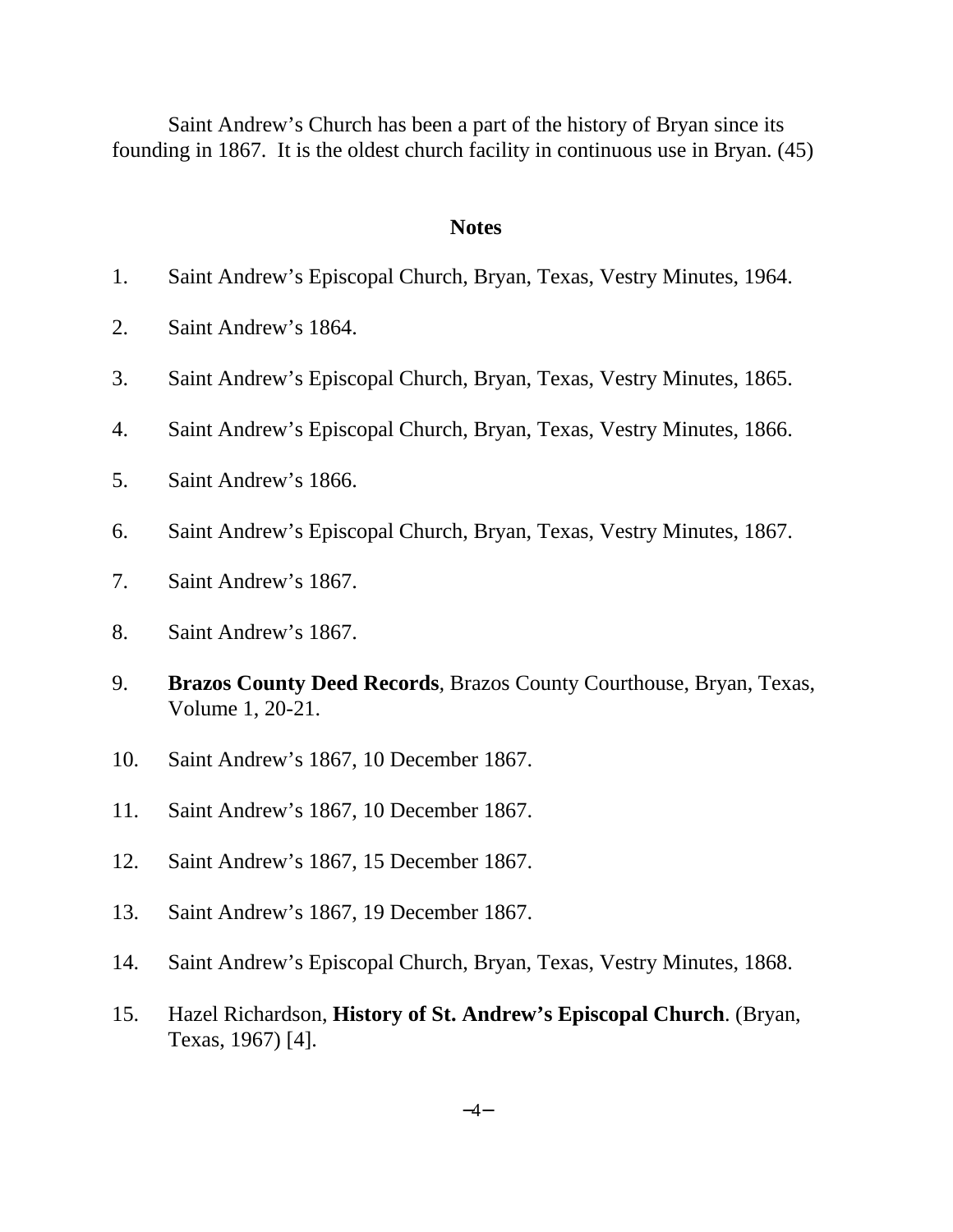- 16. Richardson [5].
- 17. Richardson [5].
- 18. Richardson [6].
- 19. Saint Andrew's Episcopal Church, Bryan, Texas, Vestry Minutes, 1879.
- 20. Richardson [5].
- 21. Richardson [5].
- 22. Glenna F. Brundidge, ed. **Brazos County History: Rich Past, Bright Future**, (Bryan, Texas: Family History Foundation, 1868) 146.
- 23. Richardson [5].
- 24. **Brazos County Deed Records**, Vol. 35, 134-136.
- 25. Richardson [5].
- 26. Richardson [6].
- 27. W. W. Daup, "Episcopal Church Corner-Stone Laying." **Bryan Daily Eagle and Pilot**, 29 May 1912, 8.
- 28. **Bryan Daily Eagle**, 29 May 1912, 8.
- 29. "St. Andrew's New Church," **Bryan Daily Eagle and Pilot**, 11 April 1914, 8.
- 30. J. H. Randolph Ray, **My Little Church Around the Corner** (New York: Simon and Schuster, 1957) 85.
- 31. "St. Andrew's Church Consecrated to God," **Bryan Daily Eagle and Pilot**, 4 May 1914, 8.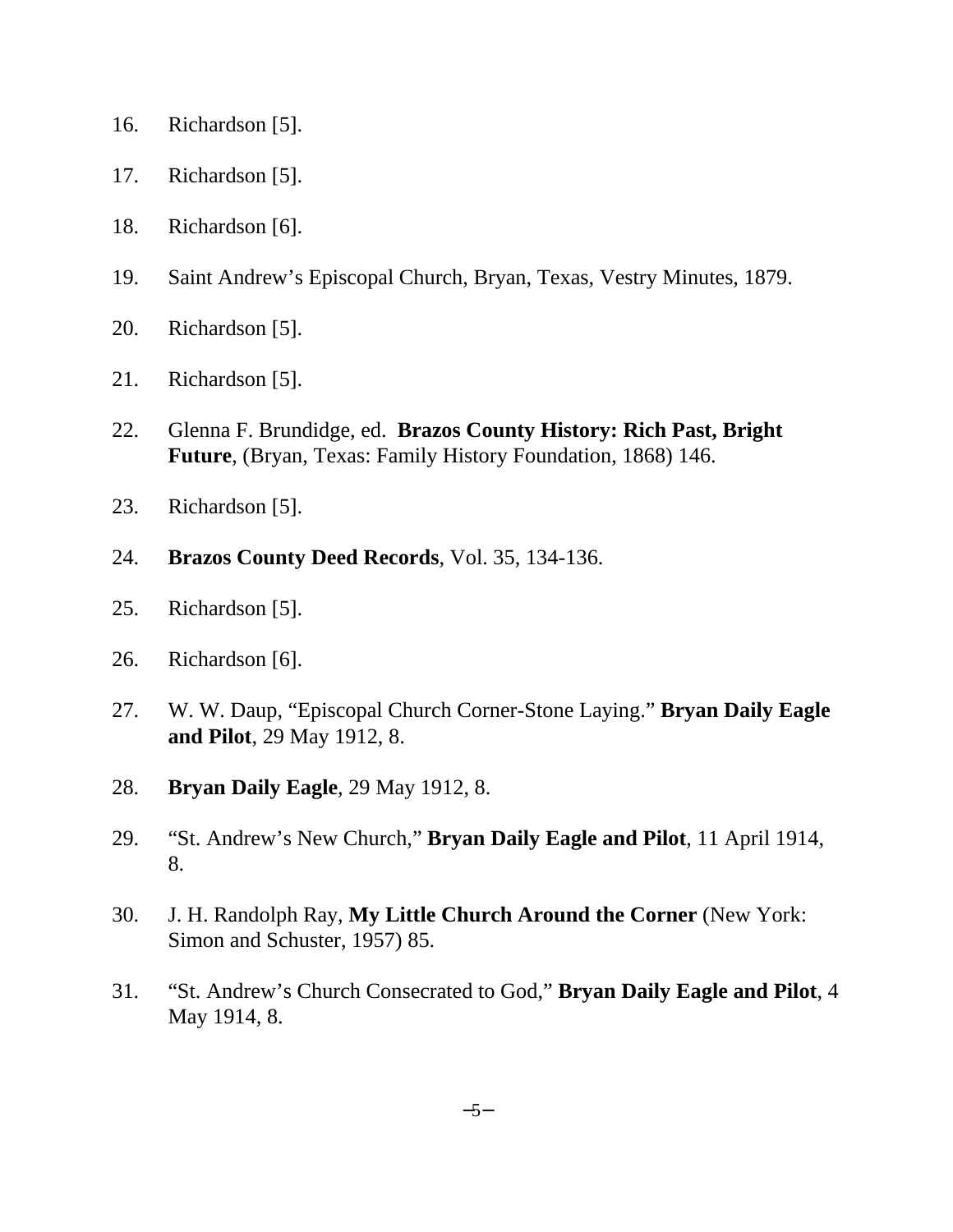- 32. **Historic Resources of Bryan, Texas–A Comprehensive Survey and National Register of Historic Place Nominations for the City of Bryan/An Inventory**, 5 vols. (Hardy, Heck, and Moore, Inc. Preservation Consultants, Austin, Texas, 1986) vol. 1 (Survey Forms).
- 33. **Bryan Daily Eagle**, 11 April 1914, 8.
- 34. **Bryan Daily Eagle**, 11 April 1914, 8.
- 35. **Bryan Daily Eagle**, 4 May 1914, 8.
- 36. **Bryan Daily Eagle**, 4 May 1914, 8.
- 37. Richardson, [6].
- 38. "St. Andrew's Parish House is Dedicated," **Bryan Daily Eagle**, 22 March 1920, 1.
- 39. Saint Andrew's Episcopal Church, Bryan, Texas, Vestry Minutes, 1920.
- 40. "Dedication Service for New Parker Memorial Pipe Organ Is Held at Episcopal Church," **Bryan Daily Eagle**, 30 December 1925, 1.
- 41. "Lightning Bolt Hits St. Andrew's; Roof Is Damaged," **Bryan Daily Eagle***,* 23 March 1938, 1.
- 42. Richardson [7].
- 43. Saint Andrew's Episcopal Church, Bryan, Texas, Vestry Minutes, 1952.
- 44. Saint Andrew's Episcopal Church, Bryan, Texas, Vestry Minutes, 1990.
- 45. Hardy, Heck, and Moore.